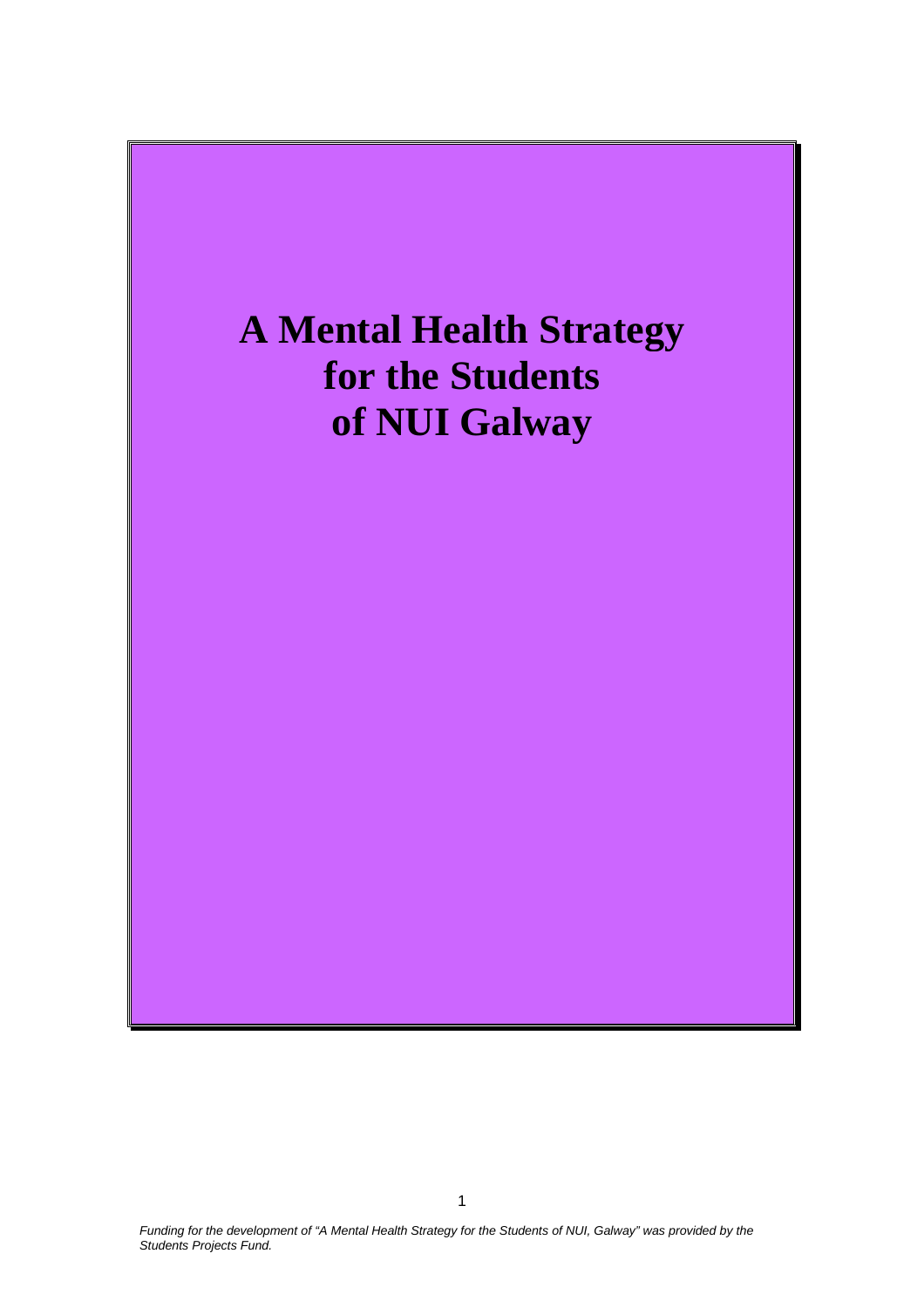# $\boldsymbol{\delta}$  for the Students of NUI, Galway **A Mental Health Strategy**

| 3. FACTORS AND PRINCIPLES THAT HAVE SHAPED THE STRATEGY -----------5                                                                                                                                                                                                                                                                                                                                                                                                 |
|----------------------------------------------------------------------------------------------------------------------------------------------------------------------------------------------------------------------------------------------------------------------------------------------------------------------------------------------------------------------------------------------------------------------------------------------------------------------|
|                                                                                                                                                                                                                                                                                                                                                                                                                                                                      |
|                                                                                                                                                                                                                                                                                                                                                                                                                                                                      |
|                                                                                                                                                                                                                                                                                                                                                                                                                                                                      |
|                                                                                                                                                                                                                                                                                                                                                                                                                                                                      |
|                                                                                                                                                                                                                                                                                                                                                                                                                                                                      |
| Strategic Objective 1: Raise knowledge and awareness among staff and students of the<br>importance of mental health and well-being and of the commitment of the University to<br>Strategic Objective 2: Strengthen opportunities for students to do things that promote their<br>Strategic Objective 3: Create a learning environment that supports the mental health needs<br>Strategic Objective 4: Provide timely, appropriate support for students in difficulty |
| SOME COMMENTS FROM THE CONSULTATION PROCESS------------------------- 17                                                                                                                                                                                                                                                                                                                                                                                              |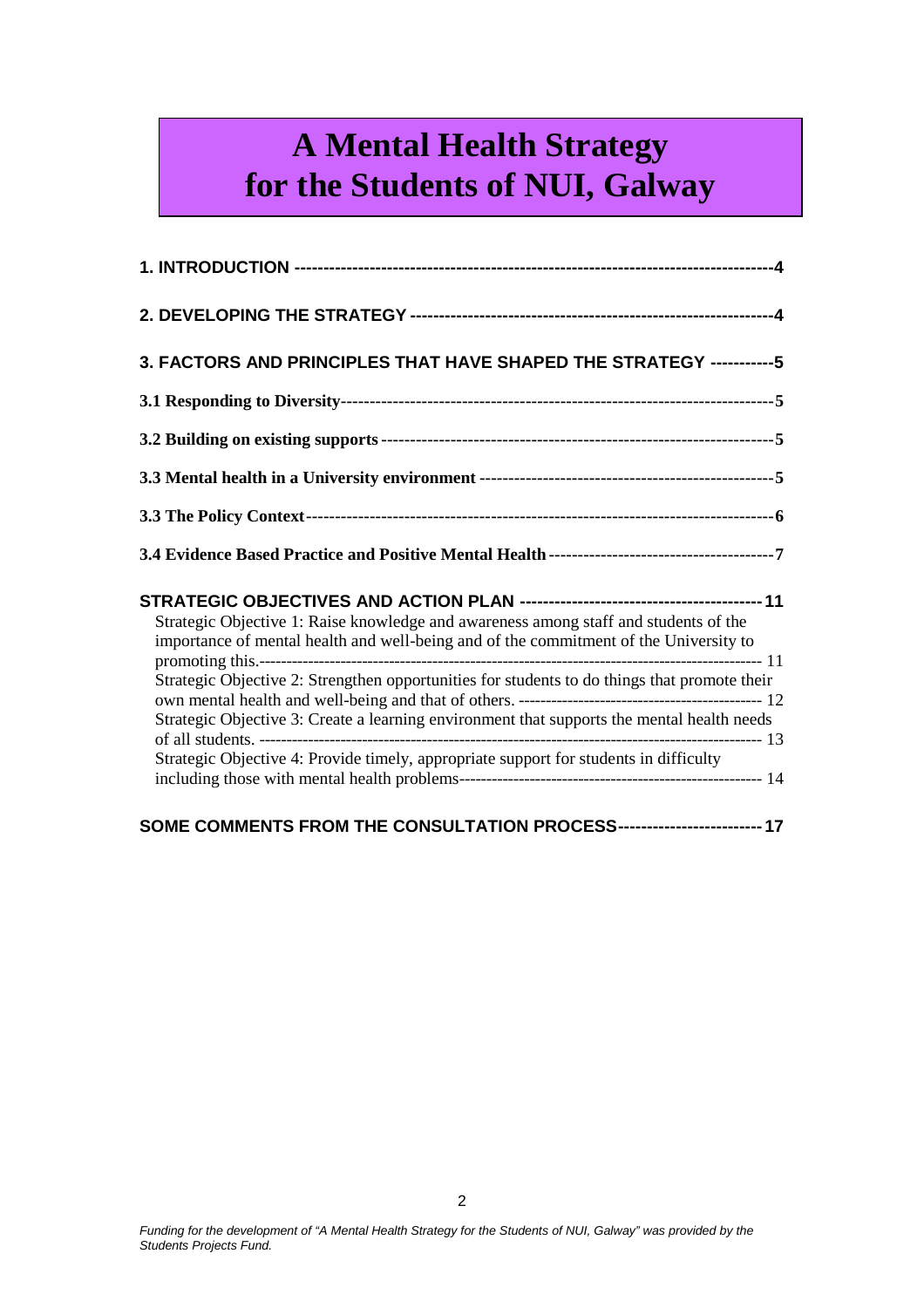

**Figure 1: The circle of student mental health and well-being at NUI, Galway**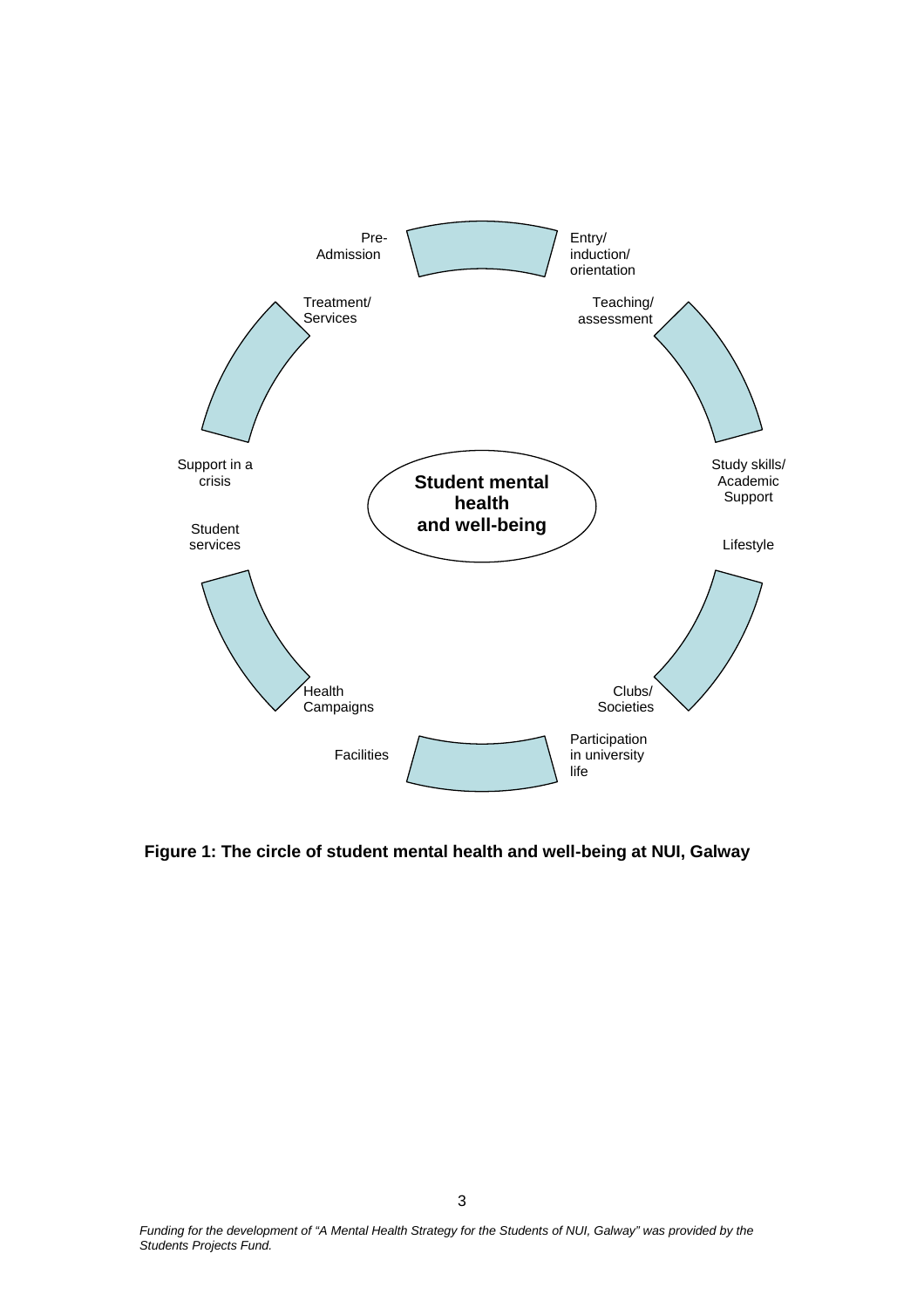#### <span id="page-3-0"></span>**1. Introduction**

The National University of Ireland, Galway is committed to being an inclusive, studentcentred environment for achieving academic excellence. In addition to providing a high quality academic education, the University places great emphasis on the health and well-being of students. There is robust evidence that mental health is a crucial element of overall health and well-being and that a University-wide commitment to promoting mental health will produce a wide range of benefits. There are strong links between mental health, well-being, student retention and academic success.

Research in Ireland and in the UK suggests that the proportion of students with mental health problems has increased and that higher numbers of students find the stresses associated with higher education difficult to manage (Kracen 2003; Royal College of Psychiatrists 2003). The CLAN (College Lifestyle Attitudinal National Survey), the first national lifestyle study undertaken in third level colleges highlighted the importance of addressing mental health issues among students and raised related concerns about alcohol misuse and sexual health (Hope et al 2005). These issues are not unique to young people in Universities and are likely to reflect broader psycho-social and economic trends. However, there are steps that can be taken to address those aspects of University life and the student experience that detract from general mental health, creating unnecessary barriers to learning. All students will benefit from an ethos and culture that promotes mental well-being:

*"By acknowledging mental and emotional health issues within a college's ethos, in formal and informal aspects of college life, a greater number of students will move on to working life with a positive and open attitude to mental health problems."* (Department of Health and Children 2005)

#### <span id="page-3-1"></span>**2. Developing the Strategy**

The strategy has been developed on the basis of desk research on policies, best practice and strategies, including strategies in place in third level educational settings, as well as extensive consultation with staff, students of the University and relevant personnel from HSE Western Area services. Students consulted were drawn from all faculties and the Students Union, and the members of staff consulted included members of University Senior Management, Student Services Personnel and Academic staff including academic management. Consultation was through focus group, individual face to face interview and telephone interview. The desk research and consultation was carried out by Dr Lynne Friedli and Mr Gary Ward, internationally recognised experts in the field of mental health promotion. Dr Friedli and Mr Ward presented their report to a Steering Group consisting of the personnel that had input into the strategy consultation process in November 2007.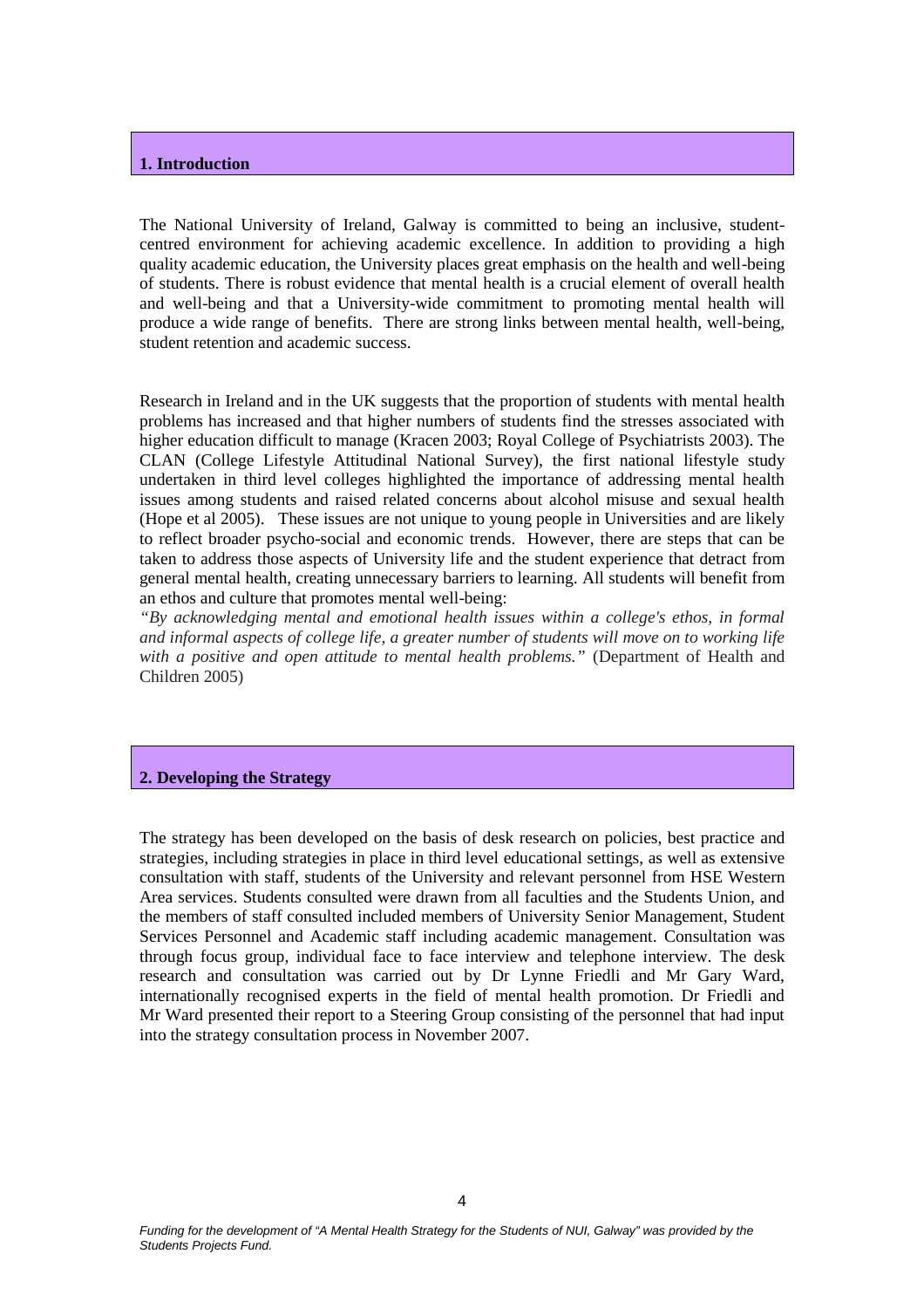The consultation process demonstrated considerable support for a mental health strategy as a way of:

- Showing the commitment of the University to the well-being of its students
- Raising awareness of mental well-being and mental health problems
- Addressing aspects of University life that impact on mental health
- Providing a safe, supportive environment for students with mental health problems

*"Recruiting students brings with it a responsibility to look after them"* (Senior academic)

*"We really don't promote well enough the student care aspect of what we offer here" (*Senior manager)

*"This is, without doubt, the most student centred university that I have worked in"* (Dean)

#### <span id="page-4-0"></span>**3. Factors and Principles that have shaped the Strategy**

#### <span id="page-4-1"></span>*3.1 Responding to Diversity*

NUI, Galway attracts students from diverse backgrounds with varying abilities, needs, skills and aspirations, making the University a vibrant and exciting environment in which to study and learn. Most students will cope well with the challenges of University life. Others may need occasional additional support, and some will have a high level of support needs.

#### <span id="page-4-2"></span>*3.2 Building on existing supports*

NUI, Galway already provides a wide range of support for students. The strategy builds on this and provides a framework for a more proactive and coordinated approach, making the best use of available resources and involving all parts of the University. There is a growing tendency among students to seek help for emotional and mental health problems and an increasing demand on the support services

#### <span id="page-4-3"></span>*3.3 Mental health in a University environment*

A report by the Royal College of Psychiatrists, *The Mental Health of Students in Higher Education* (2003), found that University students report more mental health problems than their peers:

*"Higher education is associated with significant stressors, including the emotional demands of transition from home and school to the less structured environment of college, independent study and examinations, and financial pressures. Although stress is not pathological in itself, and indeed it may be necessary for maximal performance, such stressors may contribute to the higher rate of emotional symptoms among students*."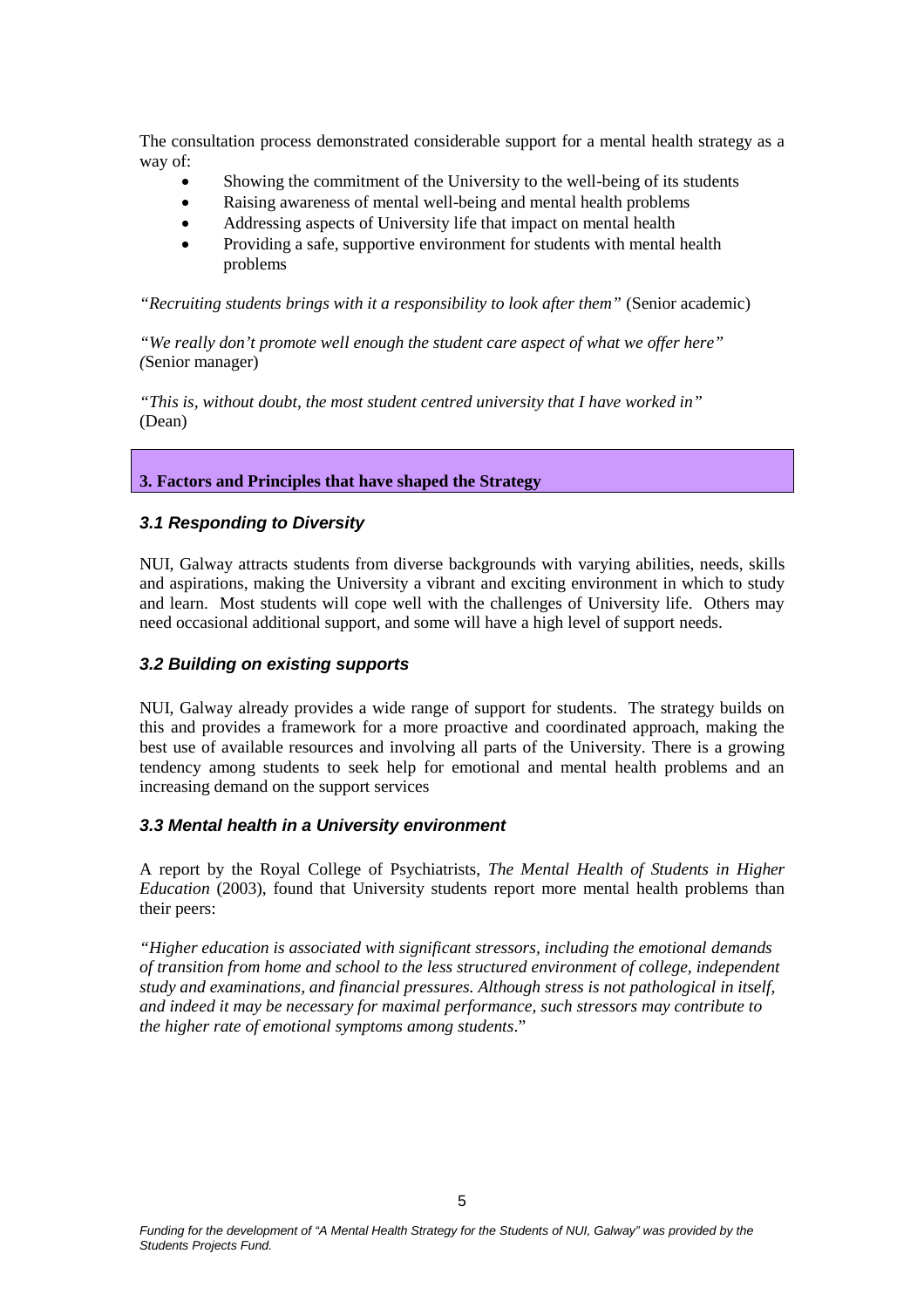The consultation process found a very supportive response from all staff for the development of a strategy on Mental Health. The following are examples of the comments made by staff:

#### "*There is a lot of dependence upon 'good will'. It will be good to have a more formal statement of the responsibilities of staff towards student welfare"* (Senior Academic)

*"We must look after our students while they are here. If we do that, they'll succeed, be happy undergraduates and go on to be happy and supportive alumni. You can't underestimate the importance of positive word of mouth for your reputation."* (Senior Academic)

The Strategy recognises that providing supports for students operates in an environment where there is sharp competition for resources. Within this context, the strategy draws together the many strands of good practice, highlights gaps, and presents a structured approach which if followed will:

- Enhance understanding of mental health issues among students
- Ensure that sources of help and support are well publicised
- Promote the University's commitment to the mental well-being of all its students as a core component of its brand promise – to be 'student centred'
- Recognise the contribution of a number of ways that support and promote mental health
- Ensure that services provided to students in distress are coherent, well managed and used appropriately.

### <span id="page-5-0"></span>*3.3 The Policy Context*

The development of A Mental Health Strategy for Students is consistent with a growing recognition in Ireland of the importance of promoting positive mental health and supporting those experiencing mental health problems (Department of Health and Children 1998; 2000). Ireland's approach to mental health is set out in *A Vision for Change* (Department of Health and Children 2006) which provides a framework for addressing mental health in all settings, including education. Across Europe, an increasing number of Universities are committed to addressing mental health issues as part of the World Health Organisation initiative for the Health Promoting University (Tsouris et al 1998; Dooris 1999; Kracen 2003).

*Reach Out*, Ireland's suicide prevention strategy also places a strong emphasis on promoting mental health within higher education, and includes the following objective: *To promote positive mental health, develop counselling and support services and put standard crisis response protocols in place in all third level education settings, and to establish mental health issues as part of the appropriate third level curricula*. (Department of Health and Children 2005)

The importance of a strategic approach to mental health is further reinforced by several legal imperatives, particularly those concerned with the 'duty of care' for students and the requirements of non-discrimination. This wider body of legislation places a responsibility on the University to take specific steps to provide a supportive environment across a range of issues, including disability, equal opportunity and discrimination.

In addition to the wider public policy context, the development of a Mental Health Strategy is consistent with the objectives of the NUI, Galway Strategic Plan to be a Student Centred University that has a focus on enhancing the student experience and aims to improve supports for students.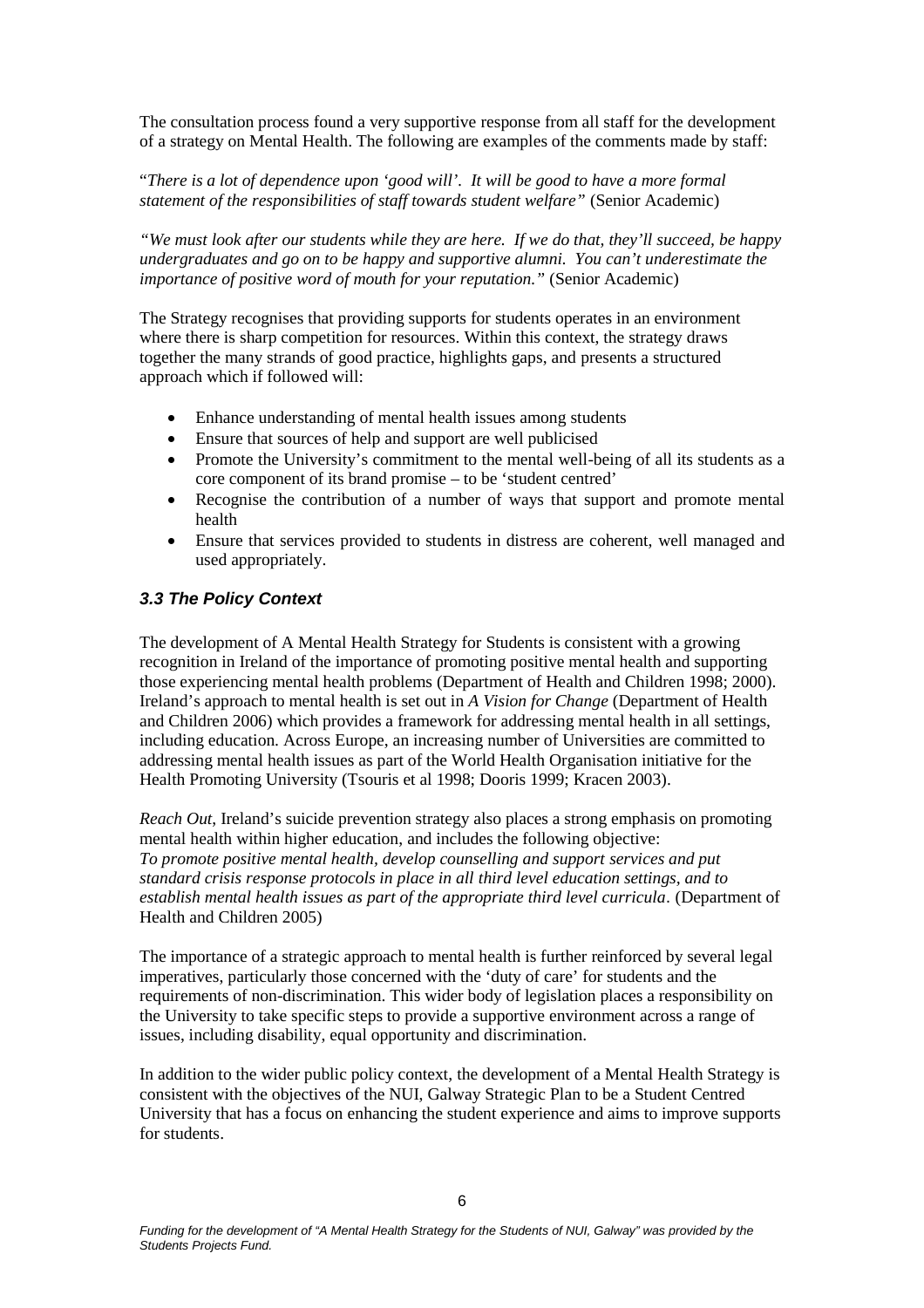The Mental Health Strategy takes cognisance of and complements policies and protocols in place in the University in such areas as *Equal Opportunity, Alcohol, Bullying, Harassment, Disability, Health and Safety, Student Death, Access, Smoking*

#### <span id="page-6-0"></span>*3.4 Evidence Based Practice and Positive Mental Health*

Students with high levels of emotional, psychological and social well-being have better educational outcomes, as well as improved long term outcomes for health, employment and relationships (NIMHE 2005; Barry and Jenkins 2007).

A growing body of research suggests that mental health and mental illness are not on a continuum but form two different factors, i.e. people with a diagnosed mental health disorder (e.g. depression, schizophrenia) may have mental illness plus poor mental health, but equally may have moderate or good mental health (Keyes 2005; Gilleard et al 2004). Strengthening those aspects of University life and University policy that promote mental health will benefit all students including those with existing mental health problems.

Effective practice in promoting mental health involves reducing risk factors and strengthening protective factors (Department of Health and Children 2006; Barry and Jenkins 2007) and adopting a whole University approach, e.g. the Health Promoting University model (WHO 2004; Tsouros 1998). Key areas are *Lifestyle, Study Skills, Assessment, Accommodation, Finance, Extra Curricular Activity and Support.*

#### *3.4.1 Lifestyle*

There is abundant evidence that lifestyle choices can affect mental health and that mental health affects lifestyle choices (NIMHE 2005; Department of Health and Children 2006). Diet, exercise, sleep, alcohol and drug use all influence mental health much more than is commonly realised. Efforts to encourage healthy eating, increase physical activity and reduce alcohol consumption can make a significant contribution to improving emotional well-being and cognitive function (MHF 2005; 2006).The Alcohol Policy and Health Promotion Strategy at NUI, Galway already support mental well-being, but there is scope for additional awareness raising on the links between lifestyle and mental health, and for improving levels of participation in sport.

#### *3.4.2 Study Skills*

The more diverse the student population, the greater variation in students' study skills and the greater the risk that some students may struggle to cope, fall behind or drop out. In the consultation process, in the data from the Health Promotion and in the evaluation data from Student Connect, anxiety about academic issues emerged as the most common trigger for students to seek help. Improving study skills support is likely to have a significant impact on student mental health and could contribute to reducing demand for Counselling services and the Student Health Unit services. This is an area that can be addressed by CELT. The Exam Support Group provided by Student Services is also an important and useful resource. More broadly, the consultation with academic staff revealed a view that greater value should be placed on 'making a contribution', to encourage support for teaching and 'people' skills by members of academic staff.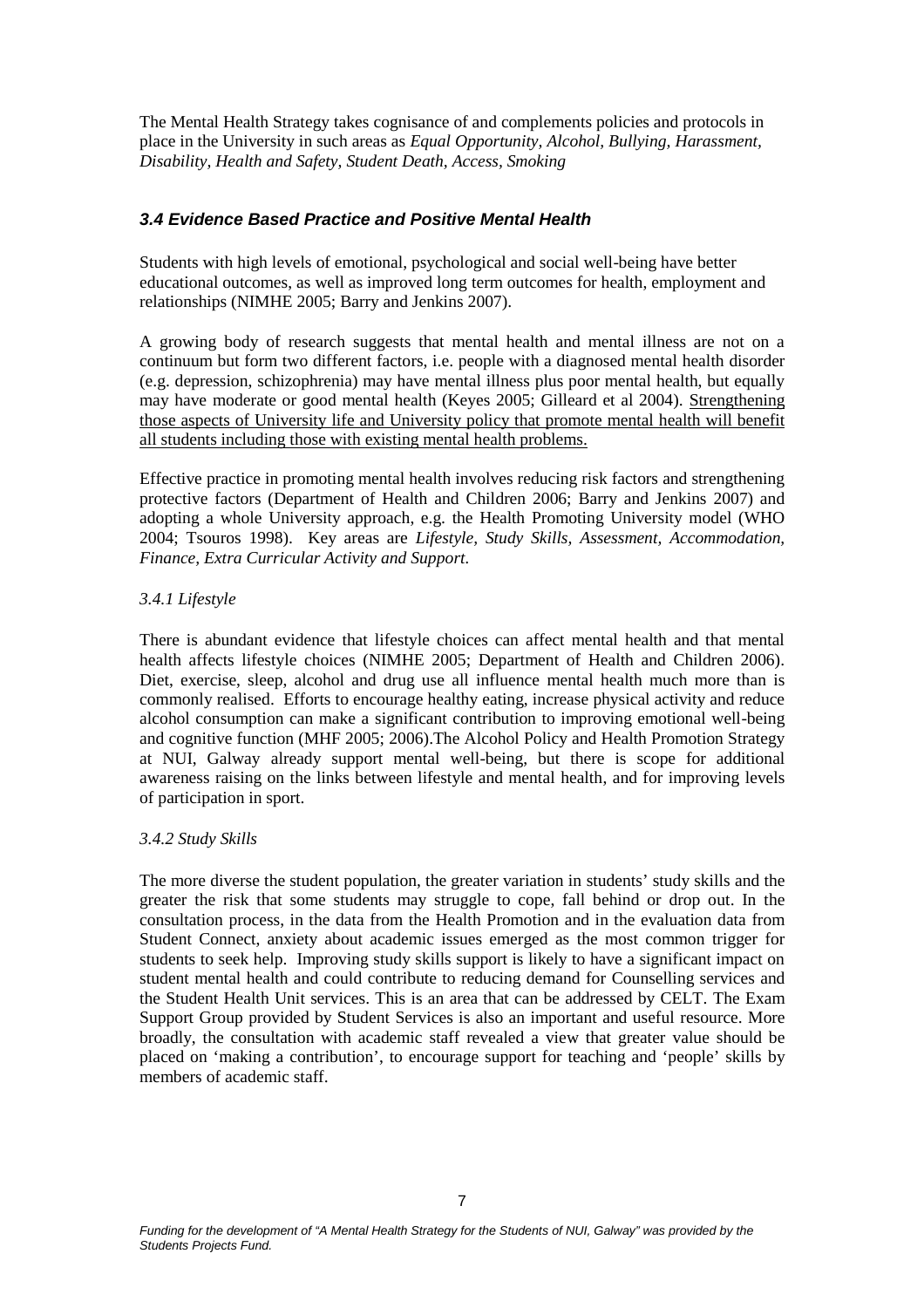#### 3.4.3 *Accommodation and Finance*

Good accommodation and enough money to participate in student life are pre-requisites for student well-being and academic achievement, and students need to know where to go for practical help. The evidence is that many more students are employed in part-time work than may have been the case in the past, creating additional pressures. Whilst it is noted that Student Residences are managed independently of the University, the Residences represent an opportunistic setting in which to promote mental health. The staff managing these residences would benefit from simple information on sources of help for students in difficulty or distress and from basic mental health awareness training or guidance.

#### 3.4.4*. Extra Curricular Activities*

NUI, Galway has an excellent reputation for the quality and diversity of its Clubs and Societies. Strengthening opportunities for all students to participate in a wide range of activities is part of further developing a culture and ethos that supports well-being. Having a social life, being connected and taking part in these other aspects of the University experience are all supportive factors for positive mental health (NIMHE 2005; Social Exclusion Unit 2004; Department of Health and Children 2006).

#### 3.4.5 *Support*

In relation to the more formal levels of support for students with difficulties, providing the appropriate level of support and achieving clarity about who is responsible at each level is a challenge in a University environment, where students may have different needs met by different services/departments and access support through different contact points e.g. Tutors, Academic Staff (lecturers and administrative staff) Student Mentors, Chaplaincy, Student Health Unit, Student Counselling, Disability Service, Health Promotion Service, Students Union, Friends etc.

The following key issues emerged during the consultation:

- *NUI Galway now has a student population with different and more complex needs than in the past*
- *There is a lack of clarity about different roles and levels of responsibility for support, notably the relative roles of Counselling, Student Health Unit Psychiatric Services and local mental health services*

Student Health Unit, Counselling, Chaplaincy, Disability and Psychiatric Services need to agree a shared protocol for responding to students experiencing problems. This should distinguish between responsibility for the management of mild, moderate and severe mental health problems.

Bereavement, loss, relationship breakup, conflict and other sorrows and difficulties are a part of life. It is not the role the Mental Health Strategy to imply that without professional assistance students will be unable to cope or that the University should provide direct help for all of life's ups and downs. Most students including those with mild depression or anxiety will recover without long term support. A mental health promoting ethos across the whole University is advocated to encourage early access to support (practical, academic and emotional) before problems escalate. It is important that students and staff know when and where to seek professional help. A simple guide to support services is needed by both students and staff. (In the course of the consultation process the case was made for the creation of a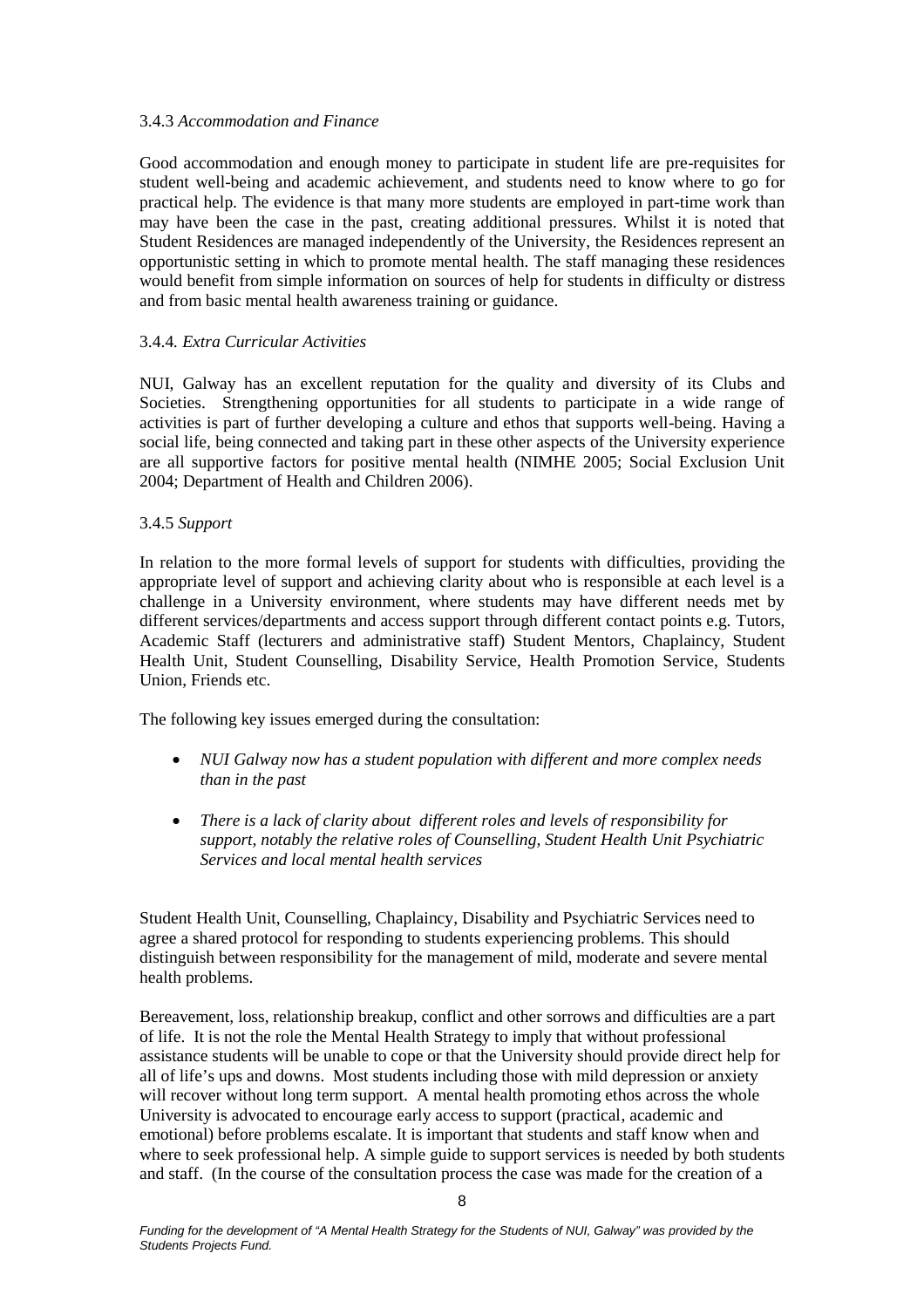one-stop-shop or portal through which information for all students in need of support would be provided.).

For Milder Depression and Anxiety many patients respond to guided self help. Computerised Cognitive Behavioural Therapy (CCBT) is likely to be a cost effective option for the University, and could be made available on a self referral basis. The National Institute for Clinical Excellence (NICE) recommends *Beating the Blues* for the management of mild and moderate depression and *FearFighter* for the management of panic and phobia.

It is important to create an environment in which all students, and particularly those that are isolated or vulnerable, are more able to take action to look after their own mental health and student resilience is developed. The majority of students mention family, friends and partners as their key source of support in times of difficulty (HPRC 2006). In this context the further development of peer support systems, e.g. Student Connect should be explored. There may be scope also for expanding the number of self help groups. (The development of peer support services and systems in third level education is one of the recommendations of *Reach Out*)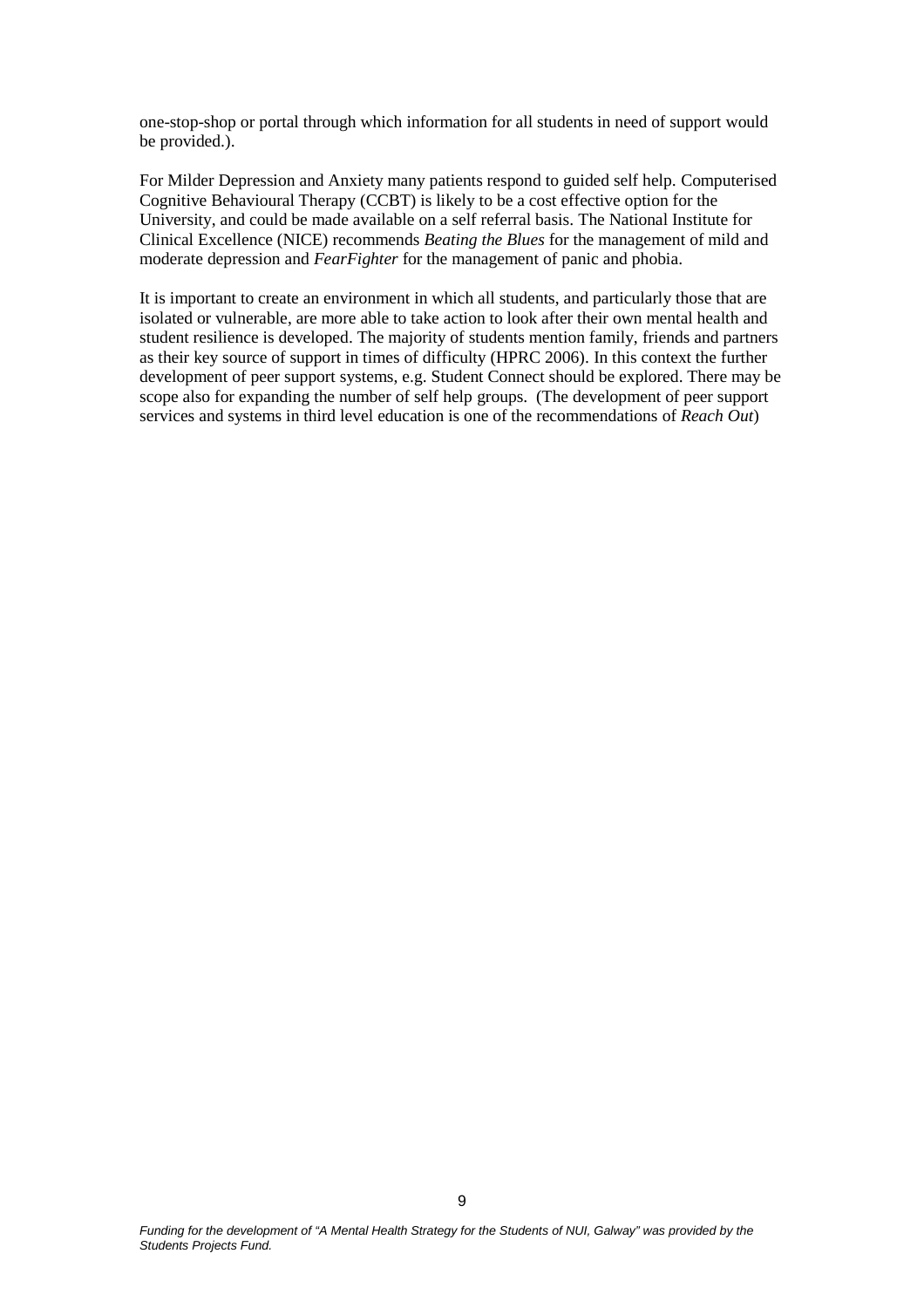# **A Mental Health Strategy for the Students of NUI, Galway**

# **Promoting the mental health and wellbeing of students**



| <b>FOUR STRATEGIC OBJECTIVES:</b> |                        |                                    |  |                             |                                   |
|-----------------------------------|------------------------|------------------------------------|--|-----------------------------|-----------------------------------|
|                                   | <b>RAISE AWARENESS</b> | <b>OPPORTUNITIES FOR SELF HELP</b> |  | <b>LEARNING ENVIRONMENT</b> | <b>TIMELY APPROPRIATE SUPPORT</b> |
|                                   |                        |                                    |  |                             |                                   |
|                                   |                        |                                    |  |                             |                                   |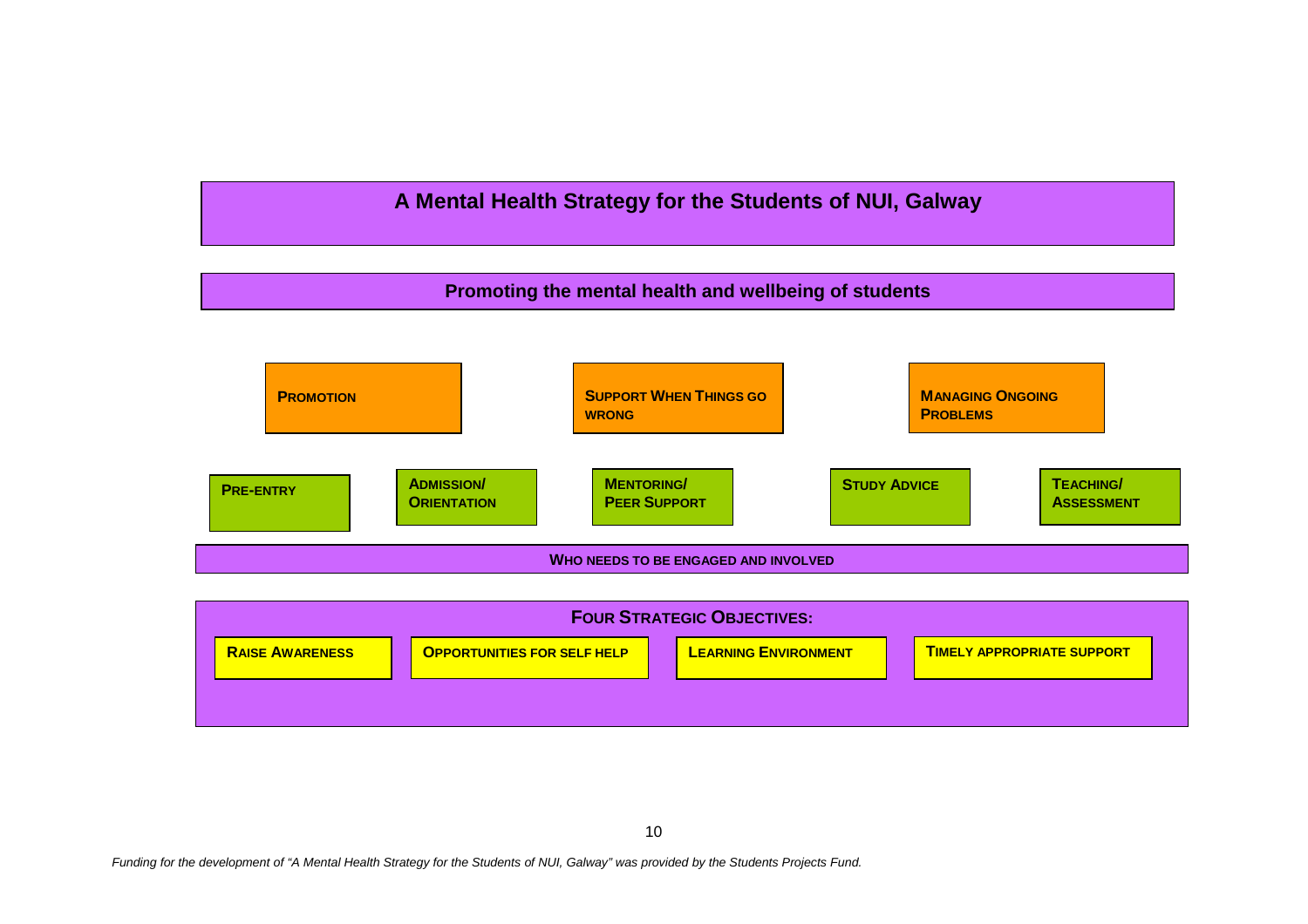#### <span id="page-10-0"></span>**Strategic Objectives and Action Plan**

<span id="page-10-1"></span>**Strategic Objective 1: Raise knowledge and awareness among staff and students of the importance of mental health and well-being and of the commitment of the University to promoting this.**

Lifestyle choices can affect mental health and that mental health affects lifestyle choices. Actions to encourage healthy eating, increased physical activity and reduction in alcohol consumption can make a considerable contribution to improving emotional well-being and cognitive function. The University Alcohol Policy and the Student Services Health Promotion Strategy are an important contribution to mental well-being, but there is more scope to raise awareness on the links between lifestyle and mental health, and particularly for improving levels of participation in sport.

Early access to support (practical academic and emotional) before problems escalate is advocated. This is best achieved through a whole University approach where staff and students know when and where to seek help.

The consultation process among staff and students demonstrated considerable support for the development of a Mental Health Strategy and a very favourable disposition towards actions to improve the mental wellbeing of students.

| <b>Actions:</b> |                                                                                                                                                                                                                                                                                                                                                                                                                                    | <b>Person/s Responsible</b>                                                                              | <b>Implementation</b><br><b>Time-frame</b> |
|-----------------|------------------------------------------------------------------------------------------------------------------------------------------------------------------------------------------------------------------------------------------------------------------------------------------------------------------------------------------------------------------------------------------------------------------------------------|----------------------------------------------------------------------------------------------------------|--------------------------------------------|
| $\bullet$       | Produce a simple resource pack on lifestyle guidance that is distributed<br>to all first years                                                                                                                                                                                                                                                                                                                                     | <b>Health Promotion</b><br>Officer, Student<br>Services                                                  |                                            |
| $\bullet$       | Produce a graphic that shows students where to go for help in relation to<br>personal difficulties, low mood/anxiety and study skills. This should<br>include detail on self-help resources.                                                                                                                                                                                                                                       | <b>Health Promotion</b><br>Officer, Student<br>Services.                                                 |                                            |
| $\bullet$       | Continue to produce and distribute a booklet for staff on the<br>identification, management of and sources of help for students in<br>distress. Make it available to key staff in Student Residences as well as<br>University staff. Support this booklet with a training workshop where<br>staff have the opportunity to become more conversant with skills of<br>identification, management and referral of students in distress | Head of Counselling.                                                                                     |                                            |
| $\bullet$       | Utilise calendar opportunities to promote mental health, e.g. a number of<br>special events on world mental health day                                                                                                                                                                                                                                                                                                             | <b>Health Promotion</b><br>Officer, Student<br>Services.                                                 |                                            |
| $\bullet$       | Review the University Alcohol Policy                                                                                                                                                                                                                                                                                                                                                                                               | <b>Student Services</b><br>Administrator and<br><b>Health Promotion</b><br>Officer, Student<br>Services. |                                            |
| $\bullet$       | Offer personal development programmes on improving mental wellbeing<br>to staff and students.                                                                                                                                                                                                                                                                                                                                      | Head of Counselling<br>and HR                                                                            |                                            |
| $\bullet$       | Review the Student Services Health Promotion Strategy                                                                                                                                                                                                                                                                                                                                                                              | <b>Health Promotion</b><br>Officer, Student<br>Services.                                                 |                                            |
| $\bullet$       | Develop a Drugs Policy                                                                                                                                                                                                                                                                                                                                                                                                             | Alcohol and Drugs<br>Counsellor.                                                                         |                                            |
| $\bullet$       | Promote the support services for students with mental health diagnoses,<br>particularly in schools in the University catchment area.                                                                                                                                                                                                                                                                                               | <b>Health Promotion</b><br>Officer, Student<br>Services and Disability<br>Officer.                       |                                            |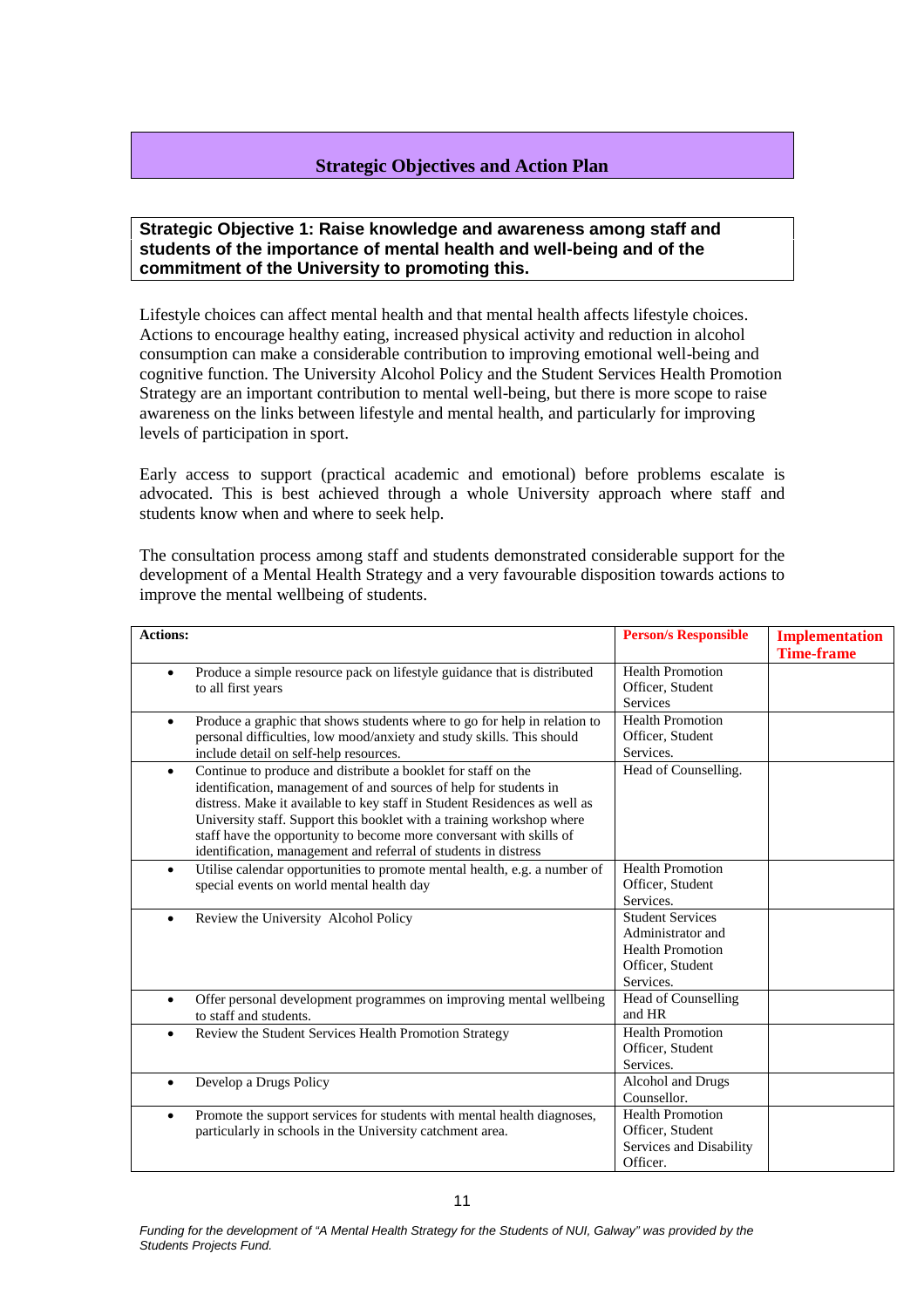#### <span id="page-11-0"></span>**Strategic Objective 2: Strengthen opportunities for students to do things that promote their own mental health and well-being and that of others.**

Strengthening opportunities for all students to participate in a wide range of activities is part of further developing a culture and ethos that supports well-being. Having a social life, being connected and taking part in these other aspects of the University experience are all supportive factors for positive mental health.

The majority of students mention family, friends and partners as their key source of support in times of difficulty (HPRC 2006). In this context the further development Peer Support Systems, e.g. Student Connect should be explored. There may be scope also for expanding the number of self help groups.

In the consultation process the problem of alcohol consumption by students was highlighted strongly and also need to challenge the alcohol culture through the promotion of alternative socializing opportunities.

The isolating effect arising from fact that NUI, Galway student population largely moves home at weekends for those that remain behind was also adverted to in the consultation process.

| Actions:                                                                                                                                                  | Person/s                                                                                                                                                                                             | <b>Implementation</b> |
|-----------------------------------------------------------------------------------------------------------------------------------------------------------|------------------------------------------------------------------------------------------------------------------------------------------------------------------------------------------------------|-----------------------|
|                                                                                                                                                           | <b>Responsible</b>                                                                                                                                                                                   | <b>Time-frame</b>     |
| Challenge the drinking culture by having alcohol<br>$\bullet$<br>free socializing alternatives widely available                                           | <b>VP Student Services</b><br>and Human Resources<br>VP Physical Resources;<br>Development Officer<br>Clubs and<br>Participation;<br>Societies Officer;<br><b>Student Services</b><br>Administrator. |                       |
| Promote greater participation in sports clubs,<br>$\bullet$<br>recreational sport and physical activity,<br>particularly in the context of new facilities | Development Officer<br>Clubs and<br>Participation.                                                                                                                                                   |                       |
| Examine the activities of Clubs and Societies with<br>$\bullet$<br>a view to encouraging and facilitating activities at<br>weekends                       | Development Officer<br>Clubs and<br>Participation;<br>Societies Officer.                                                                                                                             |                       |
| Further develop Student Connect and explore the<br>$\bullet$<br>provision of other peer support systems in<br>addition to existing self-help groups       | Administrative<br><b>Assistant Student</b><br>Services.                                                                                                                                              |                       |
| Continue to support the growth in participation in<br>$\bullet$<br>student societies                                                                      | Societies Officer.                                                                                                                                                                                   |                       |
| Continue to promote student volunteering<br>$\bullet$                                                                                                     | CELT;<br>Administrative<br><b>Assistant Student</b><br>Services:<br>Societies Officer:<br>Clubs and Participation<br>Development Officer.                                                            |                       |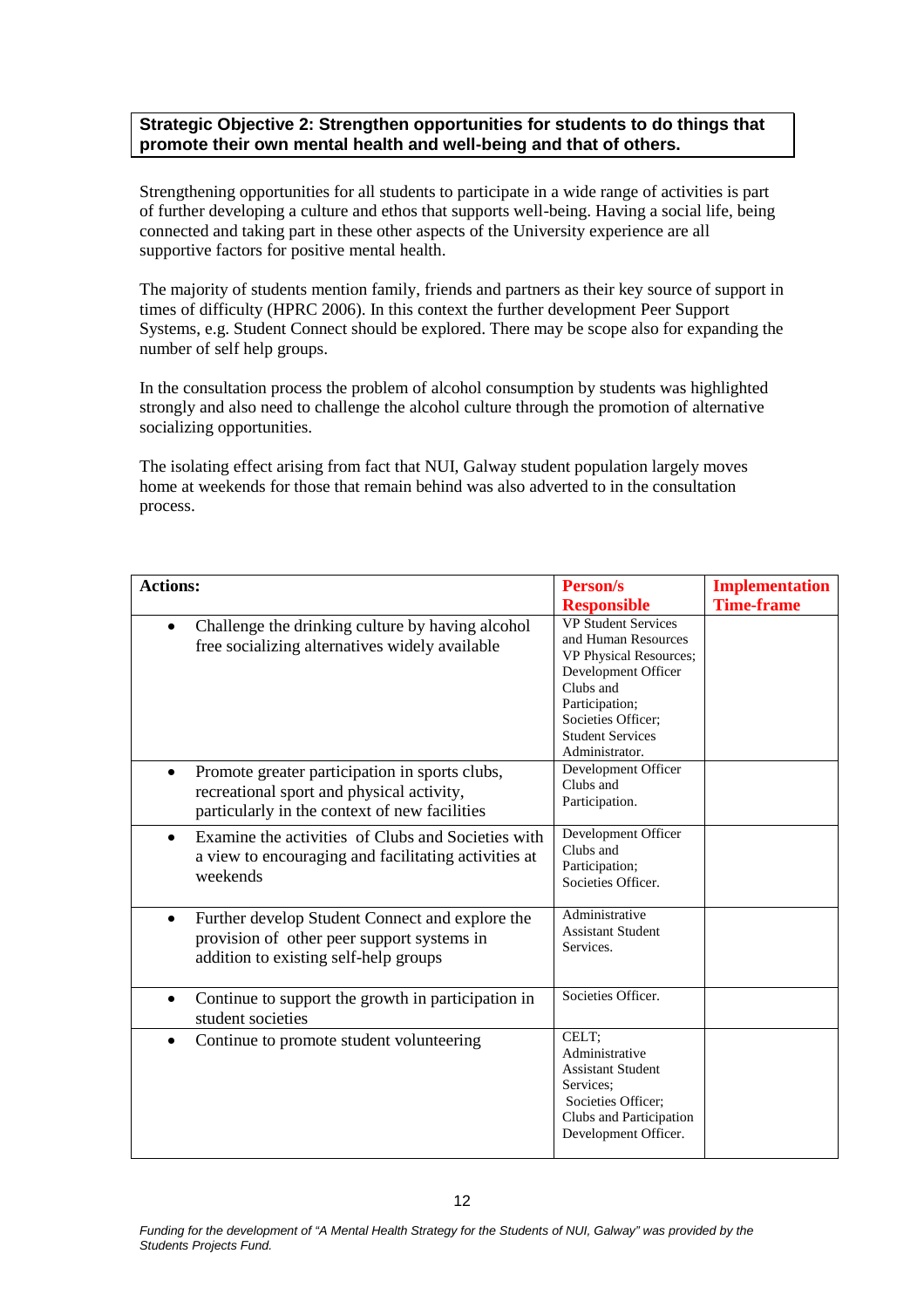#### <span id="page-12-0"></span>**Strategic Objective 3: Create a learning environment that supports the mental health needs of all students.**

NUI, Galway attracts students from diverse backgrounds with varying abilities, needs, skills and aspirations. The more diverse the student population, the greater variation in ability and the greater the risk that some students may struggle to cope, fall behind or drop out. In the consultation process, the link between mental health issues in the student population and study issues was emphasized strongly: *"emotional problems lead to study problems and study problems lead to emotional problems and it all affects results."* Data from the Health Promotion and from Student Connect demonstrated that that anxiety about academic issues as the most common reason for students to seek help. Improving study skills support is likely to have a significant impact on student mental health and could contribute to reducing demand for Counselling services and the Student Health Unit services. It is an area that can be addressed by the CELT. The Exam Support group provided by Student Services is also an important and useful resource.

The consultation with academic staff revealed a view that greater value should be placed on 'making a contribution', to encourage support for teaching and 'people' skills. University Senior Management emphasised the student centred focus of the University and the role of staff in supporting this objective:

| <b>Actions:</b>                                                                                                                                       | Person/s<br><b>Responsible</b>                                                 | <b>Implementation</b><br><b>Time-frame</b> |
|-------------------------------------------------------------------------------------------------------------------------------------------------------|--------------------------------------------------------------------------------|--------------------------------------------|
| Support diverse learning strategies                                                                                                                   | CELT.                                                                          |                                            |
| Provide access to study and learning support for<br>$\bullet$<br>students, particularly first years, in all colleges                                  | <b>Student Services</b><br>Administrator to<br>establish current<br>provision. |                                            |
| Establish a structure across the University whereby<br>$\bullet$<br>all students have a designated member of academic<br>staff to turn to for support | Registrar.                                                                     |                                            |
| Continue to put resources/structures in place to<br>$\bullet$<br>provide proactive career development support for<br>students.                        | <b>Head of Careers</b><br>Development<br>Centre.                               |                                            |
| Promote and recognise more widely the welfare<br>$\bullet$<br>support "contribution" of academic staff.                                               | Registrar.                                                                     |                                            |
| Recognise and encourage the role of all staff in<br>$\bullet$<br>supporting students                                                                  | Registrar.                                                                     |                                            |

*"The strategy should support our mission to be a 'student centred university'; staff need to be aware of this mission and support it."*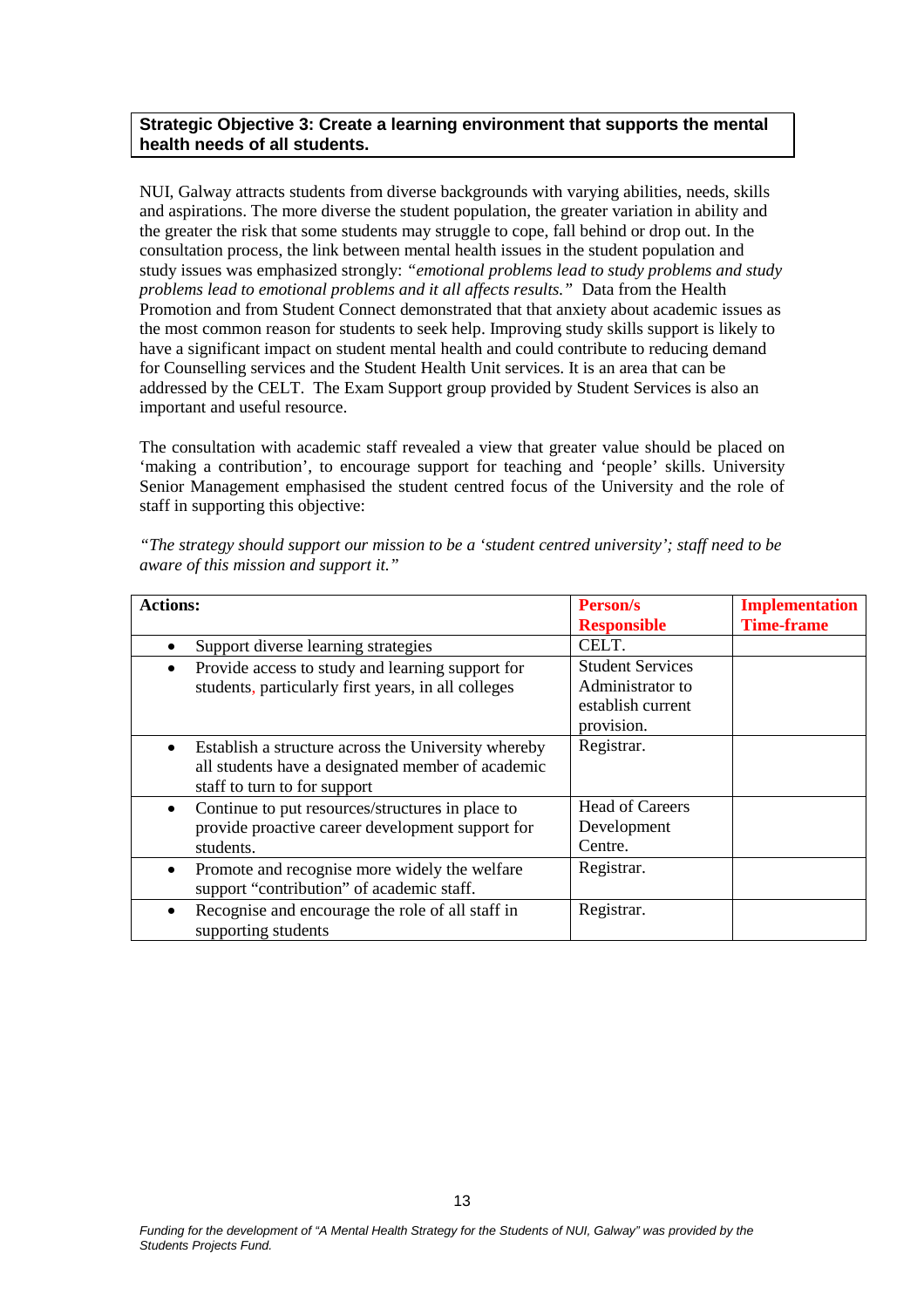#### <span id="page-13-0"></span>**Strategic Objective 4: Provide timely, appropriate support for students with mental illness**

In relation to the more formal levels of support for students with difficulties, providing the appropriate level of support and achieving clarity about who is responsible at each level is a challenge in a University environment, where students may have different needs met by different services/departments and access support through different contact points e.g. Tutors, Student Connect Mentors, Chaplaincy, Student Health Unit, Student Counselling services, Students Union, Friends etc.

Most students including those with mild depression or anxiety will recover without long term support. For Milder Depression and Anxiety many patients respond to guided self help; Computerised Cognitive Behavioural Therapy (CCBT) is likely to be a cost effective option for the University and could be made available on a self referral basis. The National Institute for Clinical Excellence (NICE) recommends *Beating the Blues* for the management of mild and moderate depression and *FearFighter* for the management of panic and phobia.

A Mental Health Promoting ethos across the whole University is advocated to encourage early access to support (practical academic and emotional) before problems escalate. It is important that students and staff know when and where to seek professional help.

The majority of students mention family, friends and partners as their key source of support in times of difficulty (HPRC 2006). In this context the further development Peer Support Systems, e.g. Student Connect should be explored. There may be scope also for expanding the number of self help groups. (Development of peer support services and systems in third level education is one of the recommendations in *Reach Out*)

The following key issues emerged during the consultation:

- *NUI Galway now has a student population with different and more complex needs than in the past*
- *There is a lack of clarity about different roles and levels of responsibility for support, notably the relative roles of Counselling, Student Health Unit, Psychiatric services and local mental health service*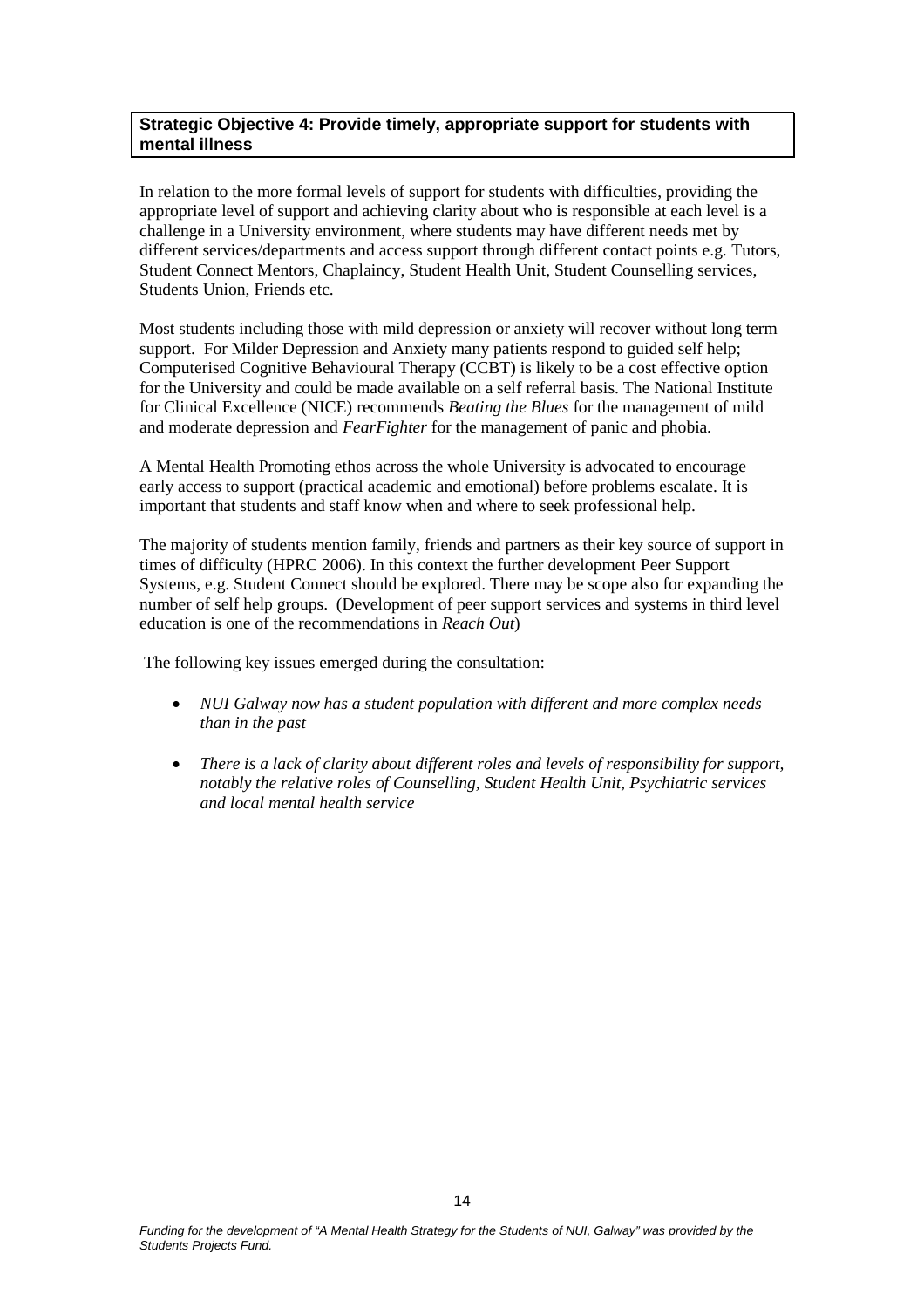| <b>Actions:</b>                                                                                                                                                                                                                                                                                    | Person/s                                                                            | <b>Implementation</b><br><b>Time-frame</b> |
|----------------------------------------------------------------------------------------------------------------------------------------------------------------------------------------------------------------------------------------------------------------------------------------------------|-------------------------------------------------------------------------------------|--------------------------------------------|
| Student Health Unit, Student Counselling,<br>$\bullet$<br>Chaplaincy, Disability and Psychiatric<br>services agree a shared protocol for<br>responding to students experiencing mental<br>health problems                                                                                          | <b>Responsible</b><br>Head of<br>Counselling;<br>Medical Director,<br>Health Unit.  |                                            |
| Put a psychiatrically led team structure in<br>$\bullet$<br>place to provide a support plan in relation<br>to psychiatric, academic, practical and<br>career needs of individual students who<br>have mental illness, this plan to be based<br>on needs assessment and agreed with the<br>student. | <b>Student Services</b><br>Administrator to<br>discuss with<br>Prof. of Psychiatry. |                                            |
| Provide guided self help, e.g. Computer<br>$\bullet$<br>Assisted Cognitive Behavioural Therapy<br>for milder depression and anxiety                                                                                                                                                                | Head of<br>Counselling.                                                             |                                            |
| Review policies and practices to ensure<br>$\bullet$<br>that disclosure of mental illness is safe,<br>confidential and without fear of stigma.                                                                                                                                                     | Each Unit.                                                                          |                                            |
| Establish policies around mental illness<br>$\bullet$<br>and implications for "Fitness to Practice"                                                                                                                                                                                                | Registrar; Council<br>of Deans;<br>Disability Officer                               |                                            |
| Establish clear procedures for managing<br>$\bullet$<br>mental illness emergencies.                                                                                                                                                                                                                | Medical Director,<br>Health Unit.                                                   |                                            |
| Strengthen links with external, local mental<br>$\bullet$<br>health services                                                                                                                                                                                                                       | Medical Director,<br>Health Unit.                                                   |                                            |

.

.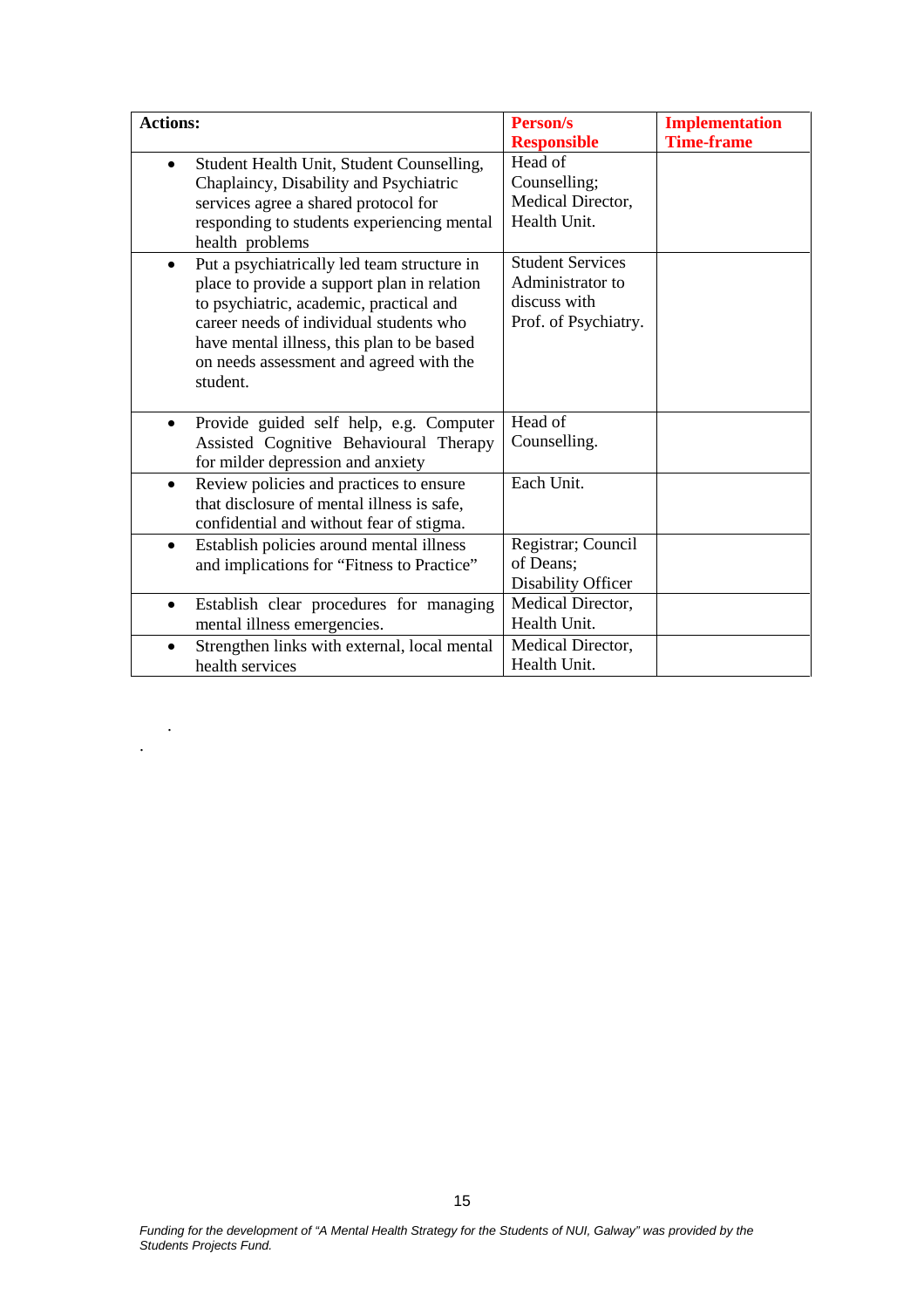## **Evaluation**

| <b>Actions</b>                                                                                                                                                                                                                                          | <b>Person/s</b><br><b>Responsible</b>                                                                                | <b>Implementation</b><br><b>Time-frame</b> |
|---------------------------------------------------------------------------------------------------------------------------------------------------------------------------------------------------------------------------------------------------------|----------------------------------------------------------------------------------------------------------------------|--------------------------------------------|
| Establish a detailed framework,<br>$\bullet$<br>including a Steering Group, for<br>monitoring and evaluating the progress<br>and effectiveness of the strategy<br>• Review and revise strategy as<br>appropriate in response to evaluation<br>outcomes. | <b>VP</b> Student<br>Services and<br>Human<br>Resources.<br><b>VP</b> Student<br>Services and<br>Human<br>Resources. |                                            |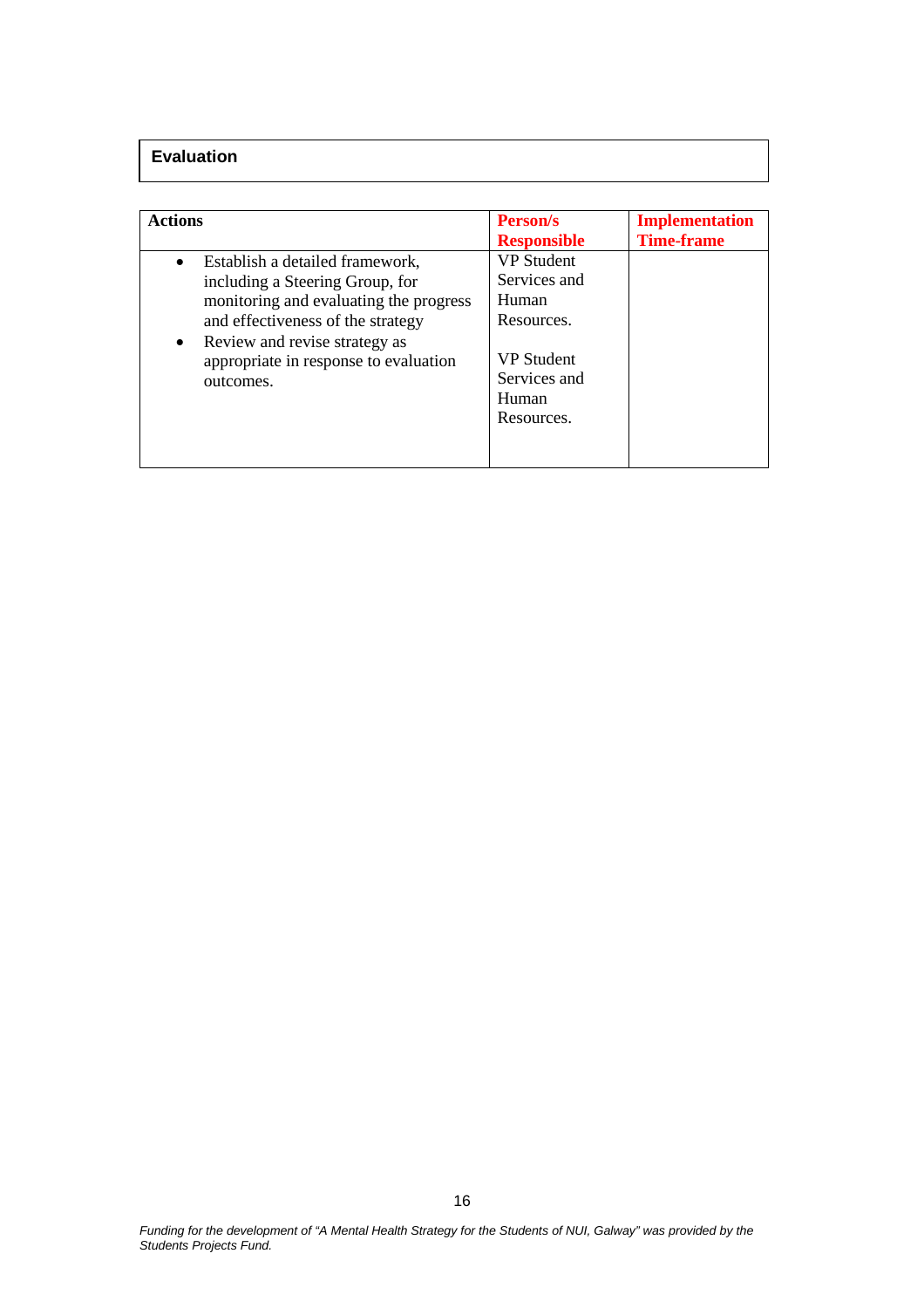#### <span id="page-16-0"></span>**Some Comments from the Consultation Process**

*"Recruiting students brings with it a responsibility to look after them"* (Senior academic)

*"We really don't promote well enough the student care aspect of what we offer here" (*Senior manager)

*"This is, without doubt, the most student centred university that I have worked in"* (Dean)

*"Students come to us all day and every day and a lot of the time they are in difficulty – they think they've chosen the wrong degree, they have problems with exams – everyone has a duty of care." (*Faculty Admin)

*"Faculties could and should play a key role: emotional problems lead to study problems and study problems lead to emotional problems and it all affects results." (*Counselling and Health Unit Focus Group)

*"The strategy should support our mission to be a 'student centred university'; staff need to be aware of this mission and support it."* (Registrar)

*"We must look after our students while they are here. If we do that, they'll succeed, be happy undergraduates and go on to be happy and supportive alumni. You can't underestimate the importance of positive word of mouth for your reputation."* (Senior Academic)

*"The key message must be that we all have a role to play – morally and legally" (*Access)

*"It should support our mission to be a student centred university"* (Student Services)

"*There is a lot of dependence upon 'good will'. It will be good to have a more formal statement of the responsibilities of staff towards student welfare"* (Senior Academic)

*"Small things seem to crush kids more easily these days; it's not easy to say whether this is due to the greater accumulation of pressures or that they are less resilient"* (Chaplaincy)

*"I'd be wary of throwing more resources at something unless you were sure it was going to work or could at least evaluate its effectiveness"* (Dean)

*"Those students that are involved in things and feel they belong are less likely to end up in the health centre" (*Academic*)*

*"NUI,Galway is known as a four day a week university, nothing happens on a Friday. Many students go home, but many are left across a long weekend with little to do. This can be an isolating experience."*

*"Staff need to know who to contact and where to go if a student is in difficulty"*

*"Most students won't consider mental health an issue, but there needs to be a way of getting it across that makes it relevant to them"*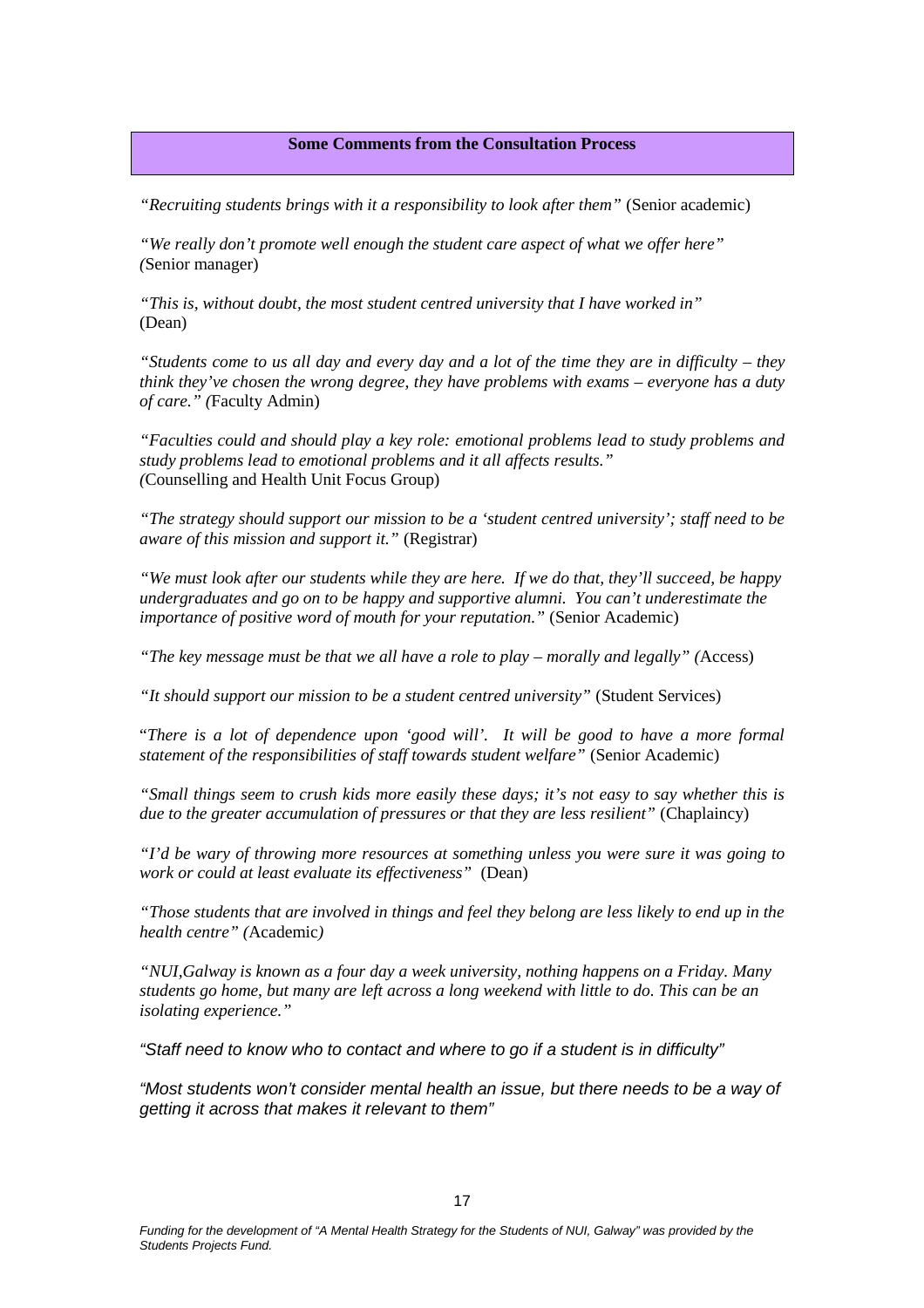# **References**

Barry M and Jenkins R (2007) *Implementing mental health promotion* London: Churchill Livingstone Elsevier

Canavan J (1999) Student life at NUI Galway: report of findings from a survey of students Galway: NUI Galway

Health Promotion Unit, CLAN College Life and Attitudinal Survey

Survey and Evaluation of the College Alcohol Policy Initiative

O'Malley S and Doran M (2001) Preliminary findings from a study of reasons for non progression among full time students Galway: NUI Galway

Department of Health and Children National Task Force on Suicide (1998) *Report of the National Task Force on Suicide*. Dublin: Stationery Office.

Department of Health and Children (2000a) *National Health Promotion Strategy 2000-2005* <http://www.dohc.ie/>

Department of Health and Children (2006) *A vision for change: report of the expert group on mental health policy* Dublin: Government of Ireland [http://www.dohc.ie/publications/pdf/vision\\_for\\_change.pdf?direct=1](http://www.dohc.ie/publications/pdf/vision_for_change.pdf?direct=1)

Egan D and Foyle D (2005) *Review of Student Health Unit*, National University of Ireland, Galway

Equality Sub-Committee (2001) Harassment and Sexual Harassment: advice to students and staff

Health of Irish Students (2005)

Health Promotion Research Centre and Women's Studies Centre (2006) *Perceptions of the Student Counselling Service at NUI Galway*

Kelly (2007) The Irish Mental Health Act 2001 *Psychiatric Bulletin* 31: 21-24

Kracen A (2003) *The Mental Health Initiative: a resource manual for mental health promotion and suicide prevention in third level institutions* Dublin: Trinity College Dublin/Northern Area Health Board

[http://www.tcd.ie/Student\\_Counselling/mental1.php](http://www.tcd.ie/Student_Counselling/mental1.php)

Mark Dooris (1999) The 'Health Promoting University' as a Framework for Promoting Positive Mental Well-Bing: A Discourse on Theory and Practice*, International Journal of Mental Health Promotion 1:4: pps 34-44*

Mental Health Foundation (2005a) *Choosing Mental Health: a policy agenda for mental health and public health* London: Mental health Foundation

Mental Health Foundation (2005b) *Up and running? Exercise therapy and the treatment of mild or moderate depression in primary care* London: Mental Health Foundation

Mental Health Foundation (2006) *Feeding minds: the impact of food on mental health* London: Mental Health Foundation/Sustain